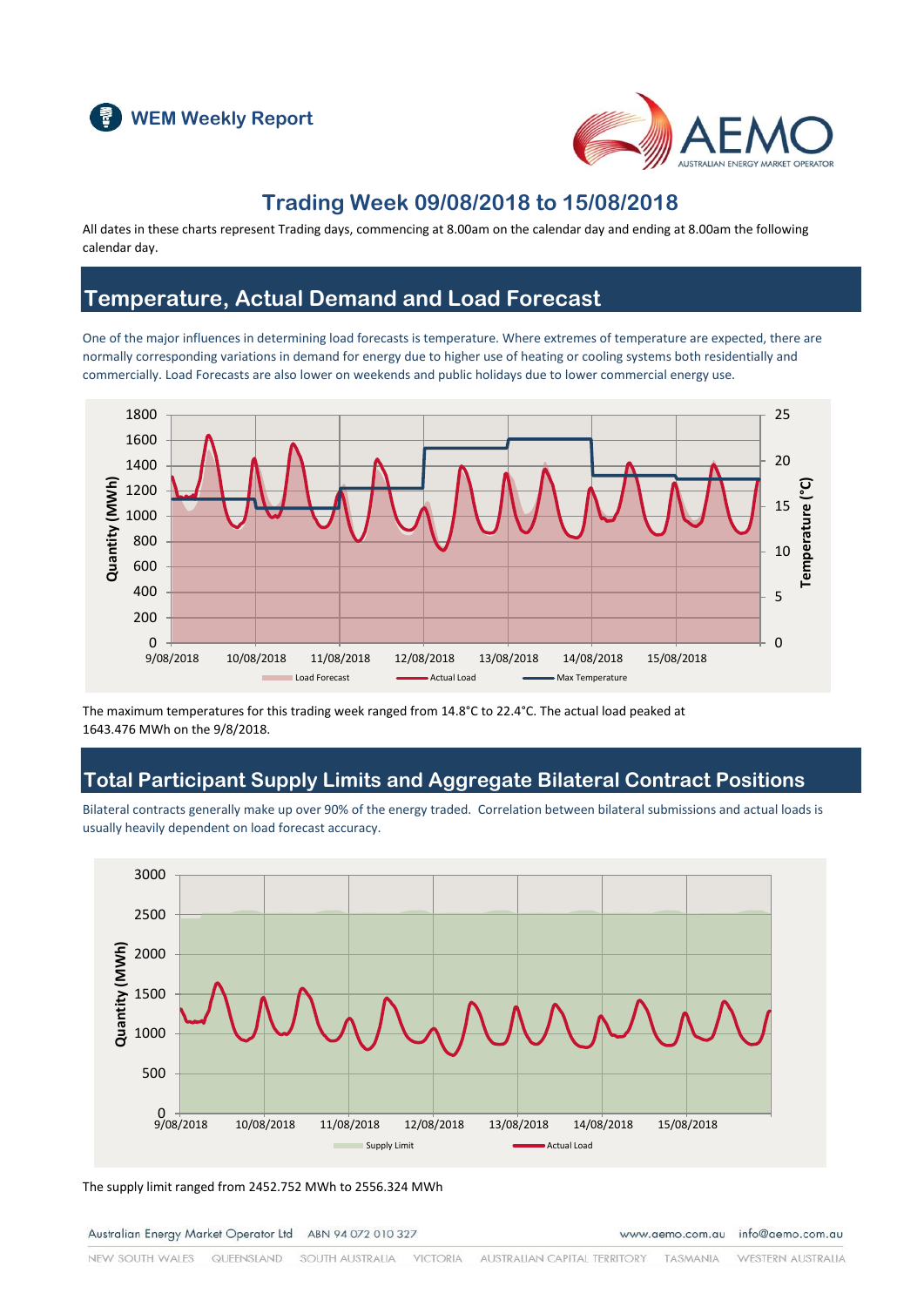### **Net Balancing Market Trades**

Bilateral contracts and STEM trading are generally based on the forecast energy requirements of Participants. When the forecast requirements are higher or lower than the actual requirements for a day, this Market energy must be bought and sold in the balancing mechanism. This graph shows the estimated net balancing trades.



The majority of the balancing activity this week occurred within Balancing Demand. The maximum balancing demand for the week reached 295.689 MWh on the 9/8/2018. The maximum balancing supply for the week reached -63.555 MWh on the 15/8/2012.

# **Total Traded Energy**

This chart represents a comparison between the total net energy that is traded in Bilateral Contracts, the STEM and the balancing mechanism. Balancing Supply represents cases in which the total contract position is greater than the demand and customers must supply energy back to balancing. Balancing Demand represents cases in which the total contract position is less than the demand and customers must purchase energy from balancing.



Total balancing supply equalled -506.532 MWh whereas total balancing demand equalled 32844.978 MWh. The Total STEM Traded quantity was 9888.661 MWh, with the STEM Clearing Quantity ranging between 3.597 MWh and 117.921 MWh.

Australian Energy Market Operator Ltd ABN 94 072 010 327